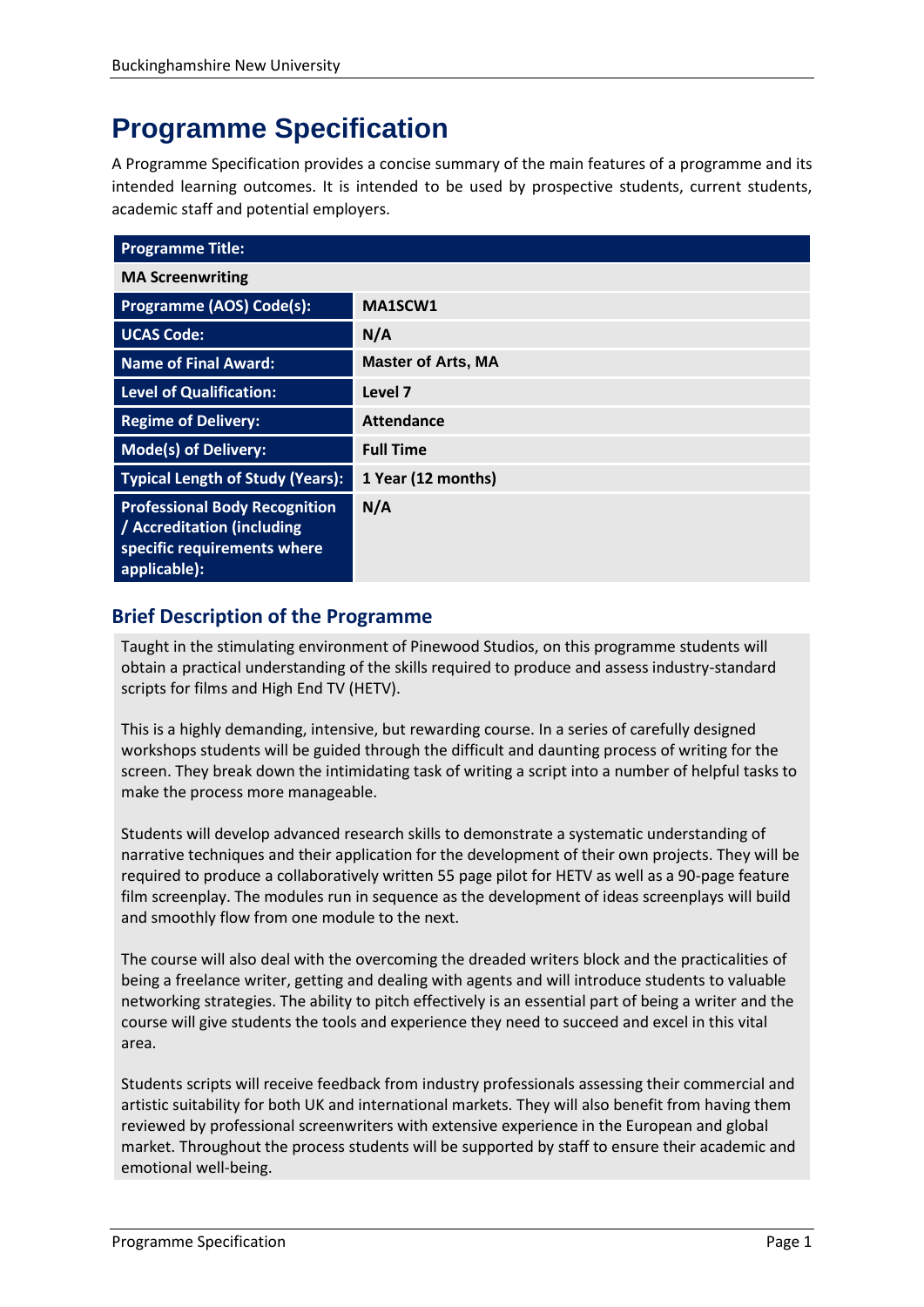# **Programme Aims**

- 1 A sophisticated knowledge and application of narrative techniques to screenwriting and a critical awareness of the various methods used to write screenplays for feature films and High End TV.
- 2 The creative application of knowledge and skills, together with a practical knowledge of film and HETV genres.
- 3 An ability to critically evaluate the resources for screenwriting in order to deliver a fully developed 90-page feature film screenplay and a 55-page collaboratively written pilot for HETV.
- 4 The development of self-direction and originality in working collaboratively and professionally within a team.
- 5 An understanding of pitching techniques, introducing a project into the marketing and seeking production support.

# **Programme Learning Outcomes**

The Bucks Graduate Attributes focus on the development of innovative leaders in professional and creative capacities, who are equipped to operate in the 21st Century labour market and make a positive impact as global citizens. The attributes are developed through the programme.

## **ID Learning Outcome**

On successful completion of the programme a graduate will be able to:

#### **Graduate Attribute: Knowledge and its application (K)**

- K1 Critically analyze key aspects of relevant industry sectors
- K2 Systematically critique industry-relevant contemporary issues and debates in screenwriting
- K3 Demonstrating competence and insight into the production and application of industry standards
- K4 Deconstruct business practices and the political economy of creative industries
- K5 Create innovative and challenging creative artefacts

## **Graduate Attribute: Creativity (C)**

- C1 Critical self-evaluation in relation to own creative output
- C2 Link critique of own creative works to the practice of revision and editing
- C3 Systematically critique possibilities of juxtaposing a script with other textual and documentary sources
- C4 Defend decision making via deployment of inter-textual and cross references

## **Graduate Attribute: Social and ethical awareness and responsibility (S)**

- S1 Demonstrate critical insight into social, cultural and political interpretations and perspectives
- S2 Demonstrate critical and ethical insight into contemporary audiences and their interpretation of creative works
- S3 Demonstrate social and ethical awareness when critiquing creative industries and professional practices.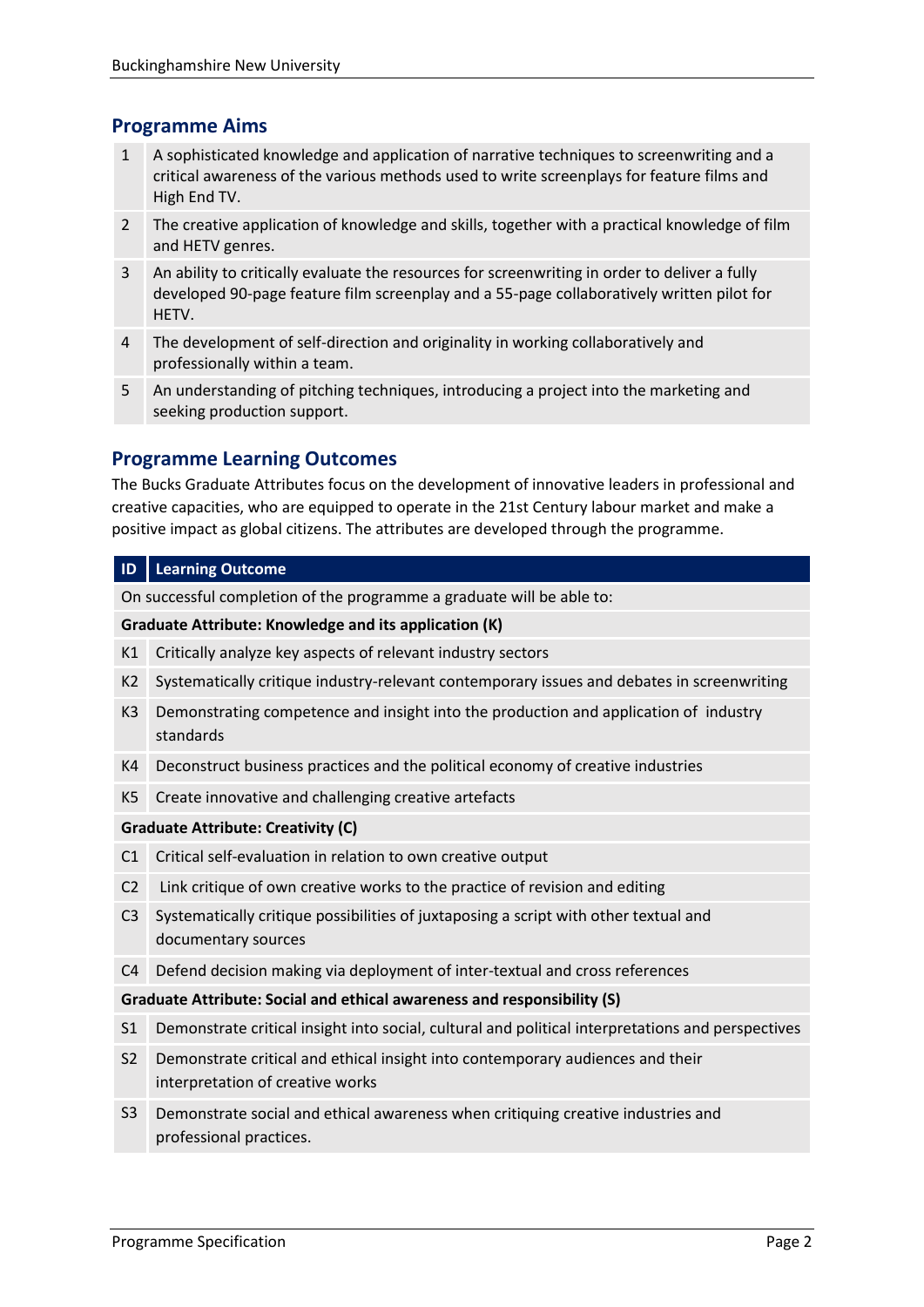#### **Graduate Attribute: Leadership and self-development (L)**

- L1 Produce work aimed at niche and mainstream audiences
- L2 Systematically appraise operational effectiveness of businesses within creative industries and how these interrelate
- L3 Critically evaluate the relationship between research into and development of creative works
- L4 Systematically adhere to industry standards in the development, production, distribution and promotion of screenplay and related intellectual properties

# **Programme Structure**

Programmes are structured in stages. The number of stages will vary depending on the mode (e.g. full-time, part-time), duration and location of study which will be detailed in the Programme Handbook.

Modules are set at a specific academic level and listed as either core (compulsory) or optional. The level indicates the relative academic difficulty which will increase through the programme. Passing modules will reward you with academic credit. The amount of credits will depend on the complexity of the module and the level of effort required, which is measured in 'notional learning hours'.

Our [Academic Advice webpages](https://bucks.ac.uk/students/academicadvice/course-structure-and-regulations/how-your-course-is-structured) provide more information on the structure of taught awards offered by the University.

| Level 7 |      |
|---------|------|
| Code    | Modu |

| Code         | <b>Module Title</b>                                   | <b>Credit</b> | Corc | Compensable<br><b>Option</b>   (Normally Yes) |
|--------------|-------------------------------------------------------|---------------|------|-----------------------------------------------|
| <b>TV721</b> | Research Techniques and Dissertation                  | 60            | Core | No.                                           |
| TV717        | Scriptwriting: strategies, techniques and<br>analysis | 30            | Core | Yes                                           |
| <b>TV718</b> | Feature film treatment and script                     | 30            | Core | Yes                                           |
| TV719        | TV Bible and TV Pilot                                 | 30            | Core | Yes                                           |
| <b>TV720</b> | Freelancing and pitching                              | 30            | Core | Yes                                           |

# **Learning and Teaching Activities**

Please see the [Academic Advice pages](https://bucks.ac.uk/students/academicadvice/course-structure-and-regulations/learning-and-teaching-activities) for a description of learning and teaching activities that are recognised by the University. Detailed information on this specific programme is outlined below:

The MA Screenwriting degree incorporates a wide variety of teaching and learning methods:

- Traditional **lectures and seminars** we aim to create an environment where students can express themselves and understand the nature of working in the industry. Students will be challenged to defend their script ideas in front of the group, as well as assessing other writers' scripts, making them aware of the importance of cultivating their own artistic voice
- Students will work **individually and collaboratively** to develop their screenplay productions
- **Workshop-based** classes, where students will work on tight deadlines to present written work of their chosen scripts.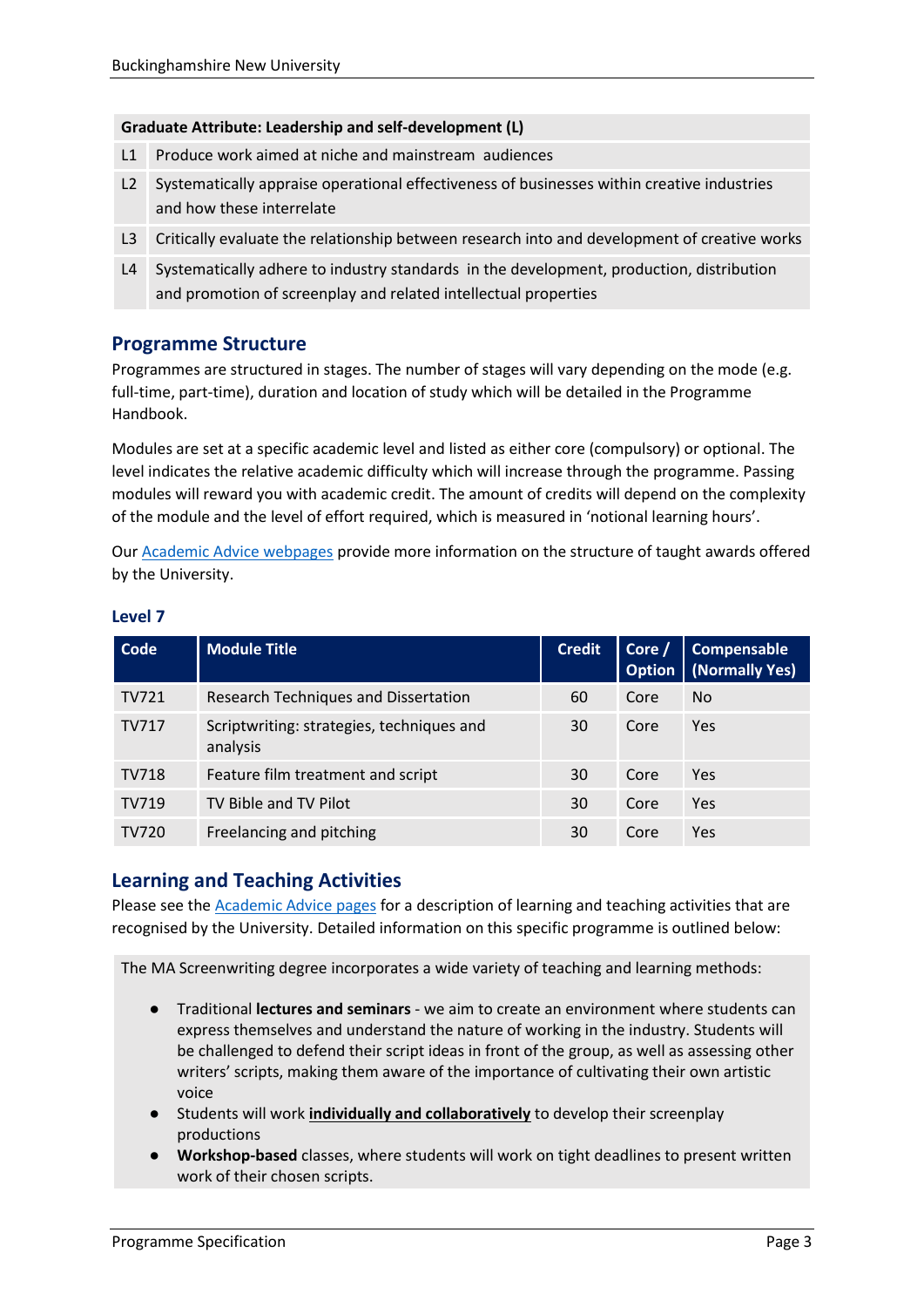- Professional **master-classes**, and related sessions that may not fit into regular timetabled hours but require independent learning and studio practice, in the form of:
	- o Wider reading and preparation for lectures.
	- o Reading colleagues' work.
	- o Visualisation of proposed material.
- Students will also be encouraged and supported to attend **visits to outside institutions** such as *pitching markets, networking events, screenings,* talks from industry professionals, among others, to enhance their networking skills and engage in the research activities proposed in the programme.
- **Individual and small group tutorials** led by industry professionals and business mentors, not only to support students throughout the degree but more importantly to prepare them for professional life afterwards.

During the degree, learning will include (but will not be limited to):

- Presentation and pitching skills
- Developing and improving scriptwriting skills
- Value proposition
- Entrepreneurial skills

*These experiences are voluntary and self-determined by the student (though will be strongly encouraged and supported by BNU) and not formally assessed. Accordingly, relationships with hosts are informal (they are not involved in assessment) though compliant with legal requirements for health and safety.* 

## **Additional Course Costs**

There are costs associated with all studies, additional to the tuition fee, which require consideration, when planning and budgeting for expenditure. Costs are indicative and for the total length of the course shown unless otherwise stated and will increase with inflation; depending on the programme they may include equipment, printing, project materials, study trips, placement activities, DBS and/or other security checks.

- Books on the module reading lists will be made available via the LRC at the High Wycombe campus. Students will be expected to cover the costs for any suggested reading and visual material such as books, films, essays, etc that are not on the prescribed module reading lists.
- Free buses are available from Pinewood to Uxbridge, and the University also runs a free bus service between its Uxbridge and High Wycombe campuses.
- Networking events will predominantly take place at the Pinewood campus location, but may occasionally also take place at the High Wycombe campus and/or in London. The typical additional cost that a student may incur for travel would amount to approximately £100 per annum.
- Each student will need a laptop or similar (tablet with keyboard etc.) in order to take notes and develop scripts.
- BNU students to be able to access relevant trade titles such as *Variety, Broadcast, the BFI Statistical Yearbook and Screen International.*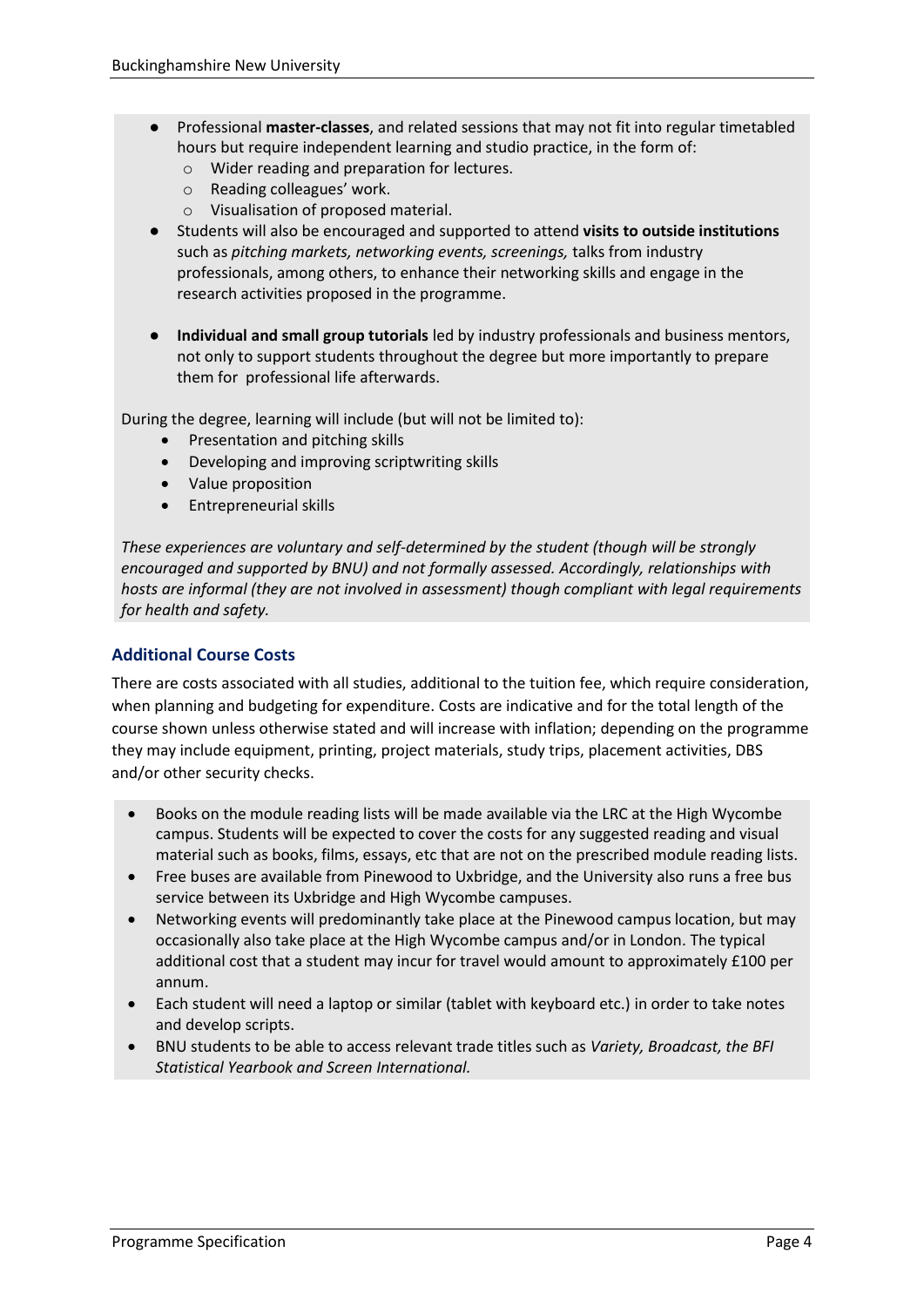## **Contact Hours**

1 unit of credit is the equivalent of 10 notional learning hours. Full time undergraduate students study 120 credits (1200 hours) and full-time postgraduate students study 180 credits (1800 hours) per year or 'stage' of the course.

| <b>Course Stage</b> | <b>Scheduled Activities</b> | <b>Guided Independent</b> | <b>Placement / Study</b> |
|---------------------|-----------------------------|---------------------------|--------------------------|
|                     | (Hours)                     | <b>Study (Hours)</b>      | <b>Abroad (Hours)</b>    |
| <b>Year One</b>     | 640                         | 1160                      |                          |

# **Assessment Methods**

The [Assessment and Examination webpages](https://bucks.ac.uk/students/academicadvice/assessment-and-examination) provide further information on how assignments are marked and moderated, including a description of assessment activities. These also include further information about how feedback on assessed work is provided to students, including our commitment to ensure this is provided to students within 15 working days (the 'three-week turnaround').

The following assessment activities are used on this programme:

- **Essays** Students will be required to present research material in specific subjects and edit it to fit the desired outcomes. Students will be asked to write in depth about particular topics and questions and will be expected to draw upon and reference a wide range of evidence or sources to support the answer/s. Essays will be informed by critical and theoretical discourse and evaluated under academic standards.
- **Reports** Students will be expected to present reports on the progress of their scripts on a weekly basis.
- **Presentation Assessment**  Throughout the degree, students will be expected to produce coursework and present it to a specialized panel, which will assess and mark it. Pitching skills are essential when dealing with producers and seeking finance. One of the panelists will be a University academic, who will assess from the perspective of contextual learning.
- **Practical Skills**  Students will be challenged to produce industry-standard results with the time constraints imposed by industry. Students will be formatively assessed by industry professionals on the quality of their finished pieces throughout the degree.
- **Formative** feedback on drafts of scripts will provided by screenplay professionals, while **summative** assessment will be supported and undertaken by suitably qualified Universityappointed academic tutors

## **Classification**

**Calculation of final award: Level 7 – 100%**

For full details of assessment regulations for all taught programmes please refer to our [Results](https://bucks.ac.uk/students/academicadvice/results)  [webpages.](https://bucks.ac.uk/students/academicadvice/results) These include the criteria for degree classification.

## **Admissions Requirements**

Please see the [Application webpages](https://bucks.ac.uk/applying-to-bucks) for more information on how to apply, including a statement on how we support students from a variety of backgrounds. Please also see our [general entry](https://bucks.ac.uk/applying-to-bucks/general-entry-requirements)  [requirements](https://bucks.ac.uk/applying-to-bucks/general-entry-requirements) for taught programmes. Applicants who do not meet our published entry requirements are encouraged to contact our admissions team for further advice and guidance.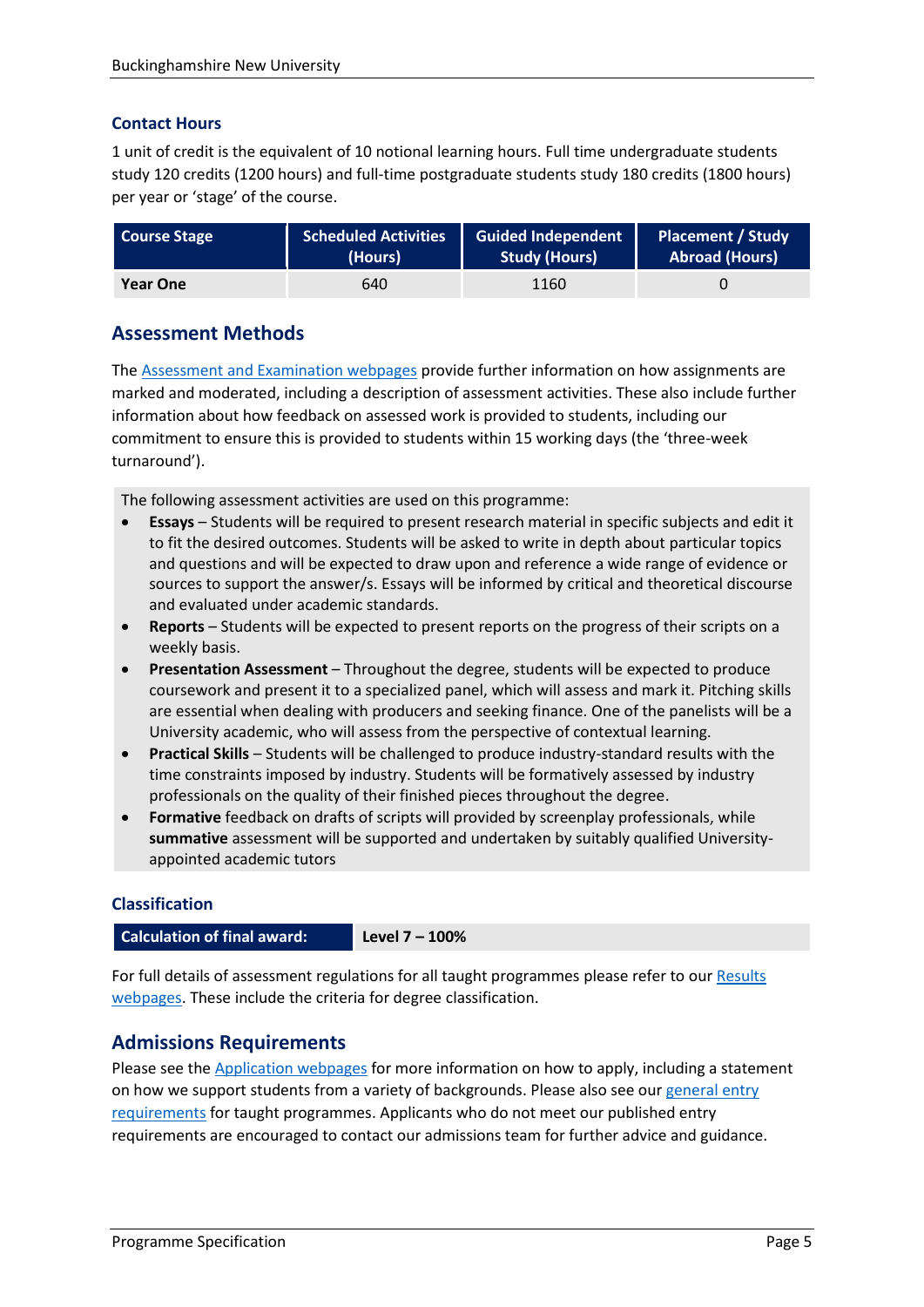## **Typical applicant profile and any programme-specific entry requirements**

Applications are welcomed from students from all around the world with an interest in the film and/or TV industry and writing for the screen. Students will be required to go through an interview process with a University member of staff to assess the level of capability pertaining to the discipline. Assessment will be based upon an existing portfolio of work. If English is not the students first language, and IELTS score of 6.0 or equivalent is essential.

**Do applicants required a Disclosure and Barring Service (DBS) Check? No**

#### **Opportunities for students on successful completion of the programme**

Typical work opportunities for graduates would include:

- Screenwriter
- Researcher
- Script reader
- Script editor
- Script consultant

## **Recognition of Prior Learning**

Previous study, professional and / or vocational experiences may be recognised as the equivalent learning experience and permit exemption from studying certain modules. Please refer to ou[r Credit](https://bucks.ac.uk/students/academicadvice/managing-your-studies/credit-accumulation)  [Accumulation webpages](https://bucks.ac.uk/students/academicadvice/managing-your-studies/credit-accumulation) for further guidance.

# **Student Support**

During the course of their studies, students will be supported in the following ways:

- At the start of their studies all students will receive a full **induction** to the programme which will include introduction to the staff responsible for delivering the course, and access to library and IT facilities
- The **Programme Handbook** will outline the exact nature of the course and how it is structured, including the availability of option modules
- Each student will be allocated a **Personal Tutor** who will support their academic development, be able to advise and guide them with their studies and, where necessary, give advice on study options
- Students will be able to access our full range of **support services**, including the Student Learning and Achievement Unit for skills and study support, the Library and Learning Resources, the Student Opportunities and Career Success Team, Student Finance Team, Accommodation and Counselling Services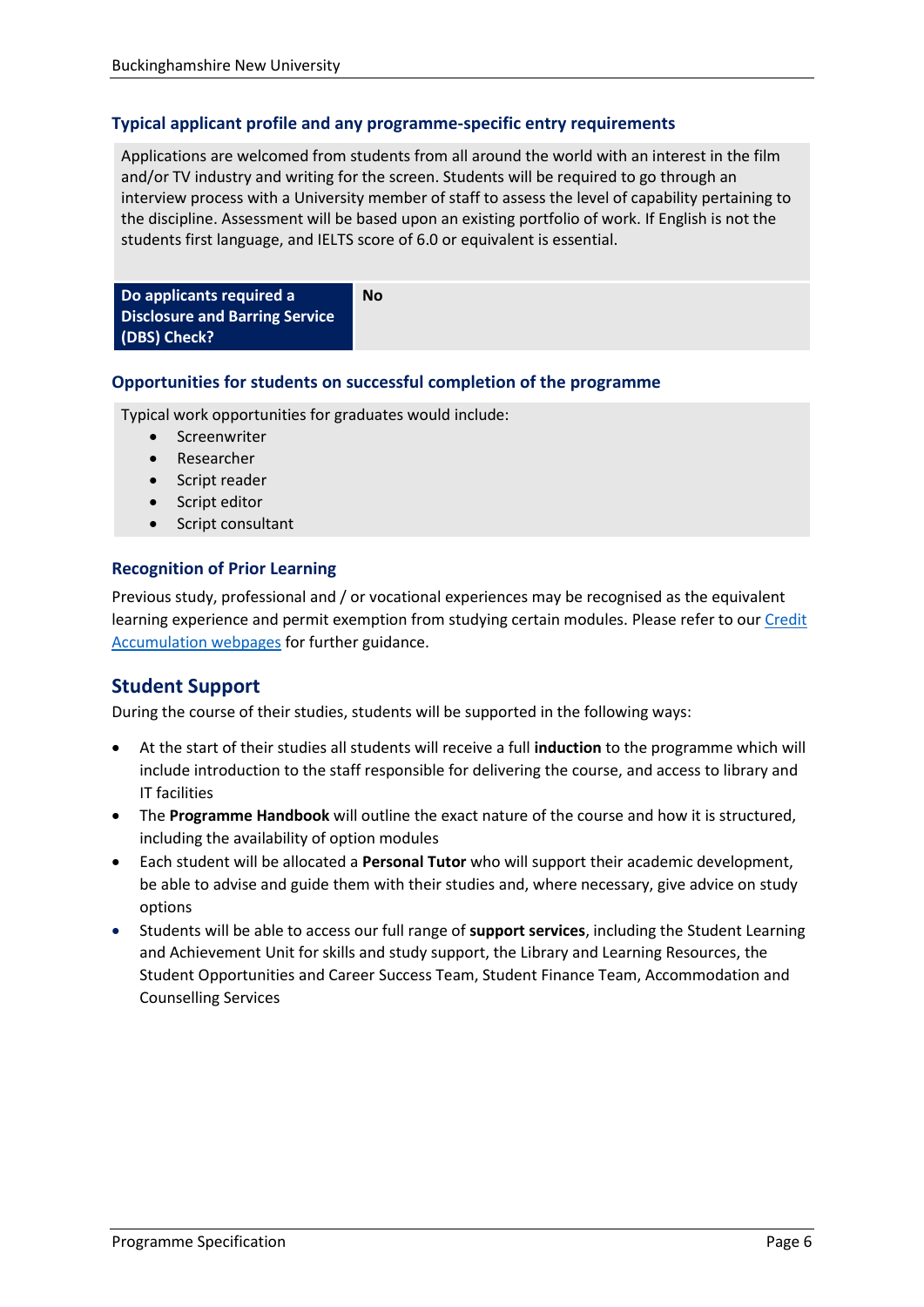# **Appendices**

## **Quality Assurance**

| <b>Awarding Body:</b>                                                 | <b>Buckinghamshire New University</b>                                                                                                   |
|-----------------------------------------------------------------------|-----------------------------------------------------------------------------------------------------------------------------------------|
| <b>Language of Study:</b>                                             | <b>English</b>                                                                                                                          |
| <b>QAA Subject Benchmark</b><br>Statement(s):                         | <b>QAA Master's Degree Characteristics Statement (2015)</b>                                                                             |
| <b>Assessment Regulations:</b>                                        | Academic Assessment Regulations, accessible via the<br><b>Academic Advice webpages</b><br>(https://bucks.ac.uk/students/academicadvice) |
| Does the Fitness to Practise<br>procedure apply to this<br>programme? | <b>No</b>                                                                                                                               |
| <b>Date Published / Updated:</b>                                      | November 2018/September 2021                                                                                                            |

# **Other awards available on programme (Exit Qualifications)**

Please refer to the *Academic Qualifications Framework* for Exit Qualifications recognised by the University and credit and module requirements.

| <b>Name of Exit Qualification:</b>                                                                                                               | <b>Postgraduate Certificate (PGCert)</b>                                                      |
|--------------------------------------------------------------------------------------------------------------------------------------------------|-----------------------------------------------------------------------------------------------|
| <b>Full name of Qualification</b><br>and Award Title:                                                                                            | <b>PGCert Screenwriting</b>                                                                   |
| <b>Credits requirements:</b>                                                                                                                     | 60 credits                                                                                    |
| <b>Module requirements:</b>                                                                                                                      | Any 60 credits excluding DA705                                                                |
| <b>Learning Outcome</b>                                                                                                                          |                                                                                               |
| screenwriting processes.                                                                                                                         | Systematically critique key aspects of how the film industry operates, with specific focus on |
| Critique existing examples to inform development new and revised creative outputs                                                                |                                                                                               |
| Systematically critique professional issues, debates and conventions                                                                             |                                                                                               |
| Transform existing narratives with ethical awareness of how these may be interpreted by<br>contemporary audiences                                |                                                                                               |
| Appraise effectiveness of planning, organizational, project management and leadership skills<br>deployed to manage time, personnel and resources |                                                                                               |
| Critically interpret feedback and other creative evaluation both to inform revision of existing<br>works and to create new works                 |                                                                                               |
| Defend decision making as an individual artist, such as via illustrative review of creative works                                                |                                                                                               |
| Demonstrate social and ethical awareness when interpreting multiple research sources to inform<br>construction of new works                      |                                                                                               |
| Deconstruct commissioning and funding structures of the creative industries, critically evaluating<br>related constraints and opportunities      |                                                                                               |
| Formulate information, ideas and solutions to be organized for both specialist and non-specialist<br>audiences                                   |                                                                                               |